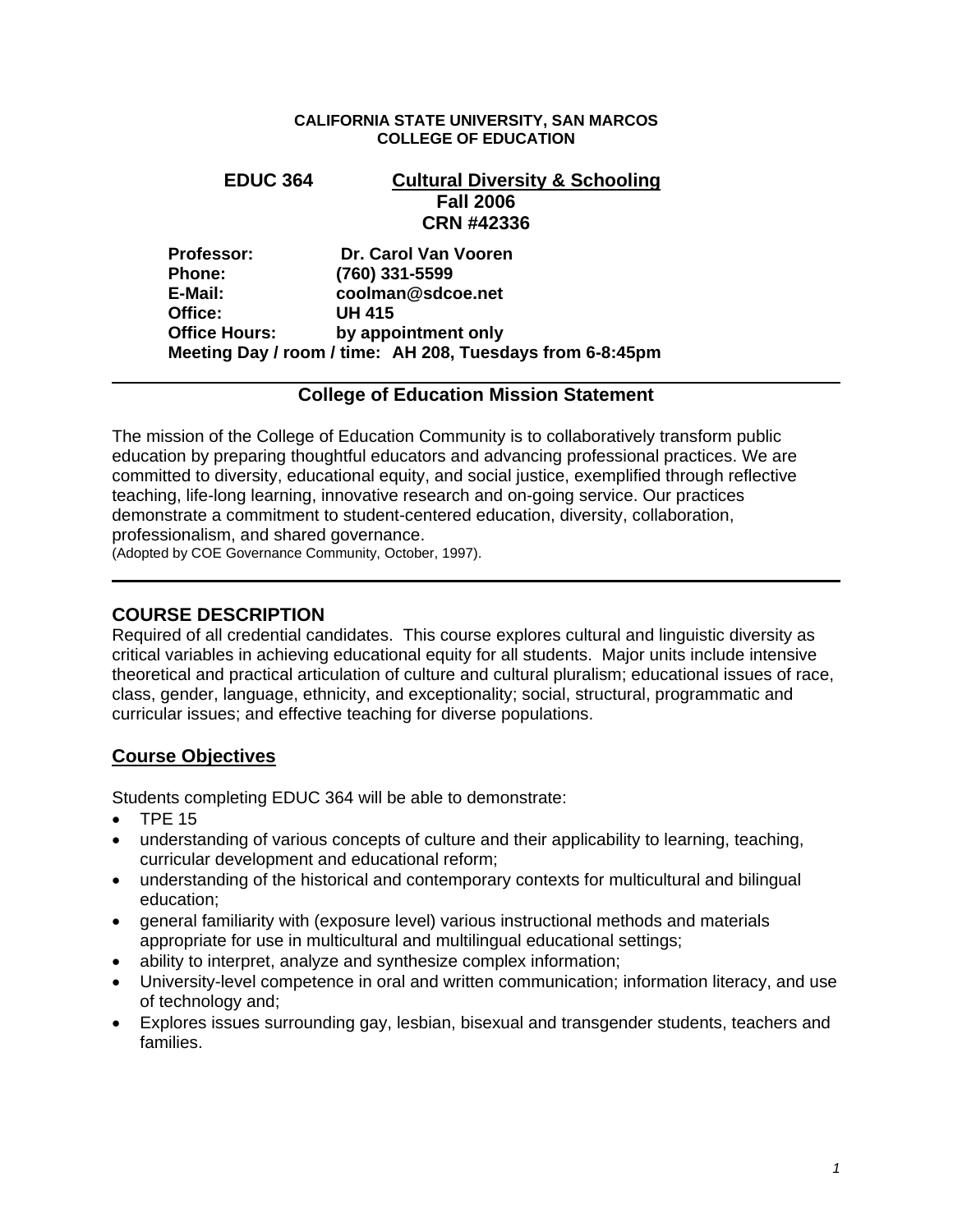## **College of Education Attendance Policy**

Due to the dynamic and interactive nature of courses in the College of Education, all students are expected to attend all classes and participate actively. At a minimum, students must attend more than 80% of class time, or s/he **may not receive a passing grade** for the course at the discretion of the instructor. Individual instructors may adopt more stringent attendance requirements. Should the student have extenuating circumstances, s/he should contact the instructor as soon as possible. (*Adopted by the COE Governance Community, December, 1997*).

## **Authorization to Teach English Learners**

The credential program at CSUSM has been specifically designed to prepare teachers for the diversity of languages often encountered in California public school classrooms. The authorization to teach English learners is met through the infusion of content and experiences within the credential program, as well as additional coursework. Students successfully completing this program receive a credential with authorization to teach English learners. (Approved by the CCTC in SB 2042 Programs Standards, August, 2002).

### **Teacher Performance Expectation (TPE) Competencies**

This course is designed to help teachers seeking the Multiple or Single Subject(s) Credential to develop the skills, knowledge, and attitudes necessary to assist schools and districts in implementing an effective program for all students. The successful candidate will be able to merge theory and practice in order to realize a comprehensive and extensive educational program for all students. You can incorporate artifacts from this class into your final comprehensive portfolio. The following TPE is addressed in this course:

TPE 15: Social Justice and Equity

## **Standards Alignment**

The course objectives, assignments, and assessments have been aligned with the CCTC standards for the Multiple and Single Subject(s) Credential. The following standards are addressed in this class:

- Standard 3: Relationships between theory and practice
- Standard 4: Pedagogical thought and reflective practice
- Standard 5: Equity, Diversity, and access to the core curriculum
- Standard 10: Preparation for learning to create a supportive, healthy environment for student learning
- Standard 11: Preparation to use educational ideas and research
- Standard 12: Profession perspectives toward student learning and the teaching profession
- Standard 13: Preparation to teach English learners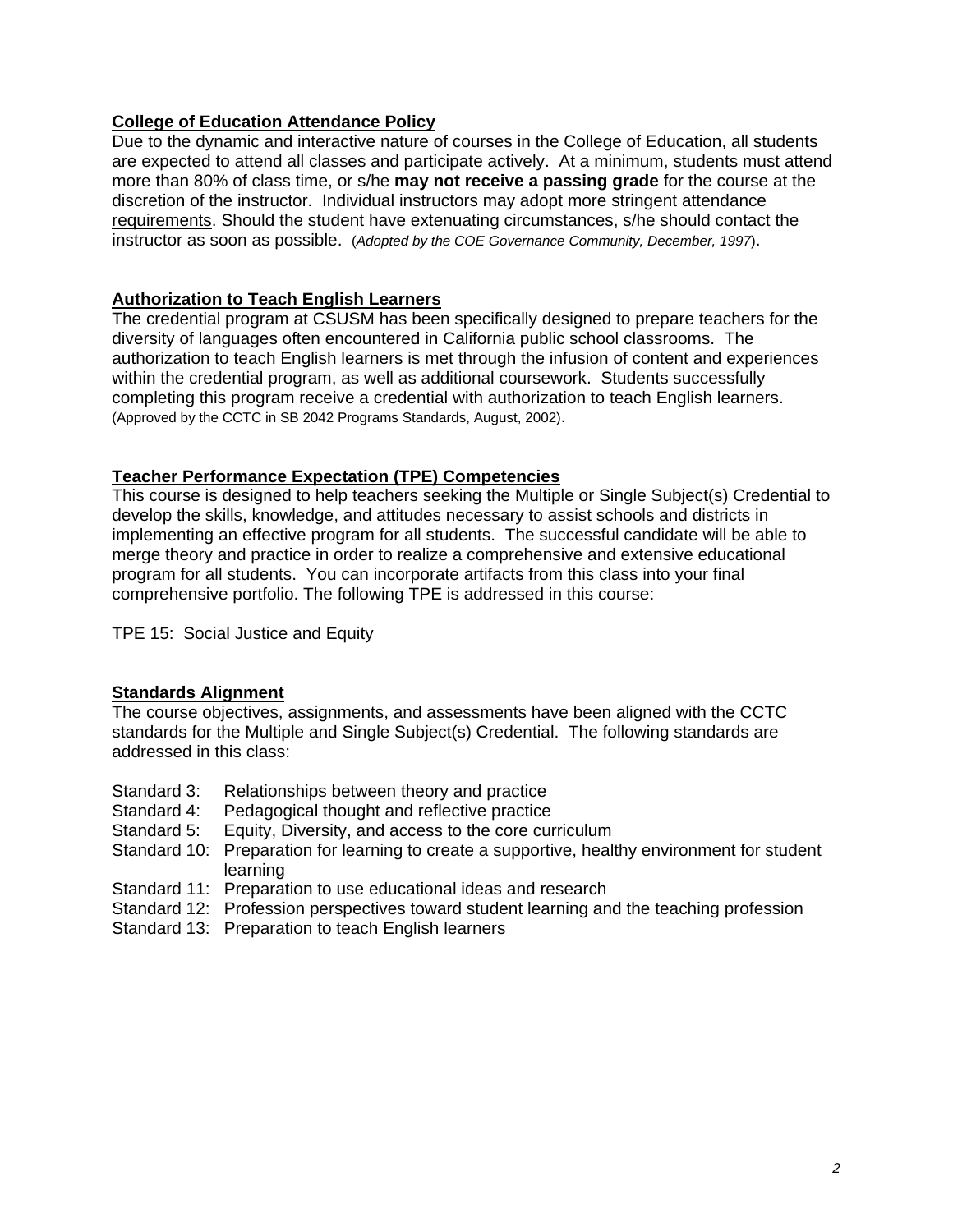# **GENERAL CONSIDERATIONS**

## **Outcomes and Standards**

The context for, and scope of this course is aligned with standards for the Cross-cultural Language and Academic Development (CLAD) endorsement, as articulated by the California Commission on Teacher Credentialing (CTC), and as approved by the faculty of the College of Education in development of the program approval documents. (Note: As of 2002, the CLAD competencies are collectively referred to as an *Authorization to Teach English Learners*.) Further consideration has been given to the alignment of standards for multicultural education as articulated by the National Council for Accreditation of Teacher Education (NCATE), the Interstate New Teacher Assessment and Support Consortium (INTASC), and the National Board for Professional Teaching Standards (NBPTS). Emphasis is placed on learning outcomes (what you know and can demonstrate) rather than on inputs (putting in "seat time", meeting minimum criteria for assignments, checking off tasks and activities), and how these outcomes correspond to your potential to enhance student learning as a new teacher.

### **Ability**

Every student has the right to equitable educational consideration and appropriate accommodation. Students having differing ability (mobility, sight, hearing, documented learning challenges, first language/English as a second language) are requested to contact the professor at the earliest opportunity. Every effort will be made to accommodate special need. Students are reminded of the availability of Disabled Student Services, the Writing Center, technology assistance in the computer labs, and other student support services available as part of reasonable accommodation for special needs students.

### **Academic Honesty**

It is expected that each student will do his or her own work, and contribute equitably to group projects and processes. If there is any question about academic honesty, consult the University Catalog.

## **Appeals**

Every student has the right to appeal grades, or appeal for redress of grievances incurred in the context of any class. Disputes may be resolved informally with the professor, or through the formal grades appeal process. For the latter, consult Dr. Kelly, Associate Dean.

#### **Students with Disabilities Requiring Reasonable Accommodations**

Students are approved for services through the Disabled Student Services Office (DSS). The DSS Office is located in Craven Hall 5205, and can be contacted by phone at (760) 750-4905 or TTY (760) 750-4909. Students authorized by DSS to receive reasonable accommodations should meet with their instructor during office hours or, in order to ensure confidentiality, in a more private setting.

## **COURSE REQUIREMENTS**

#### **Required Texts**

Spring, J. Deculturalization and the Struggle for Equality.

#### Banks, J. A. Multiculutral Education: Issues and Perspectives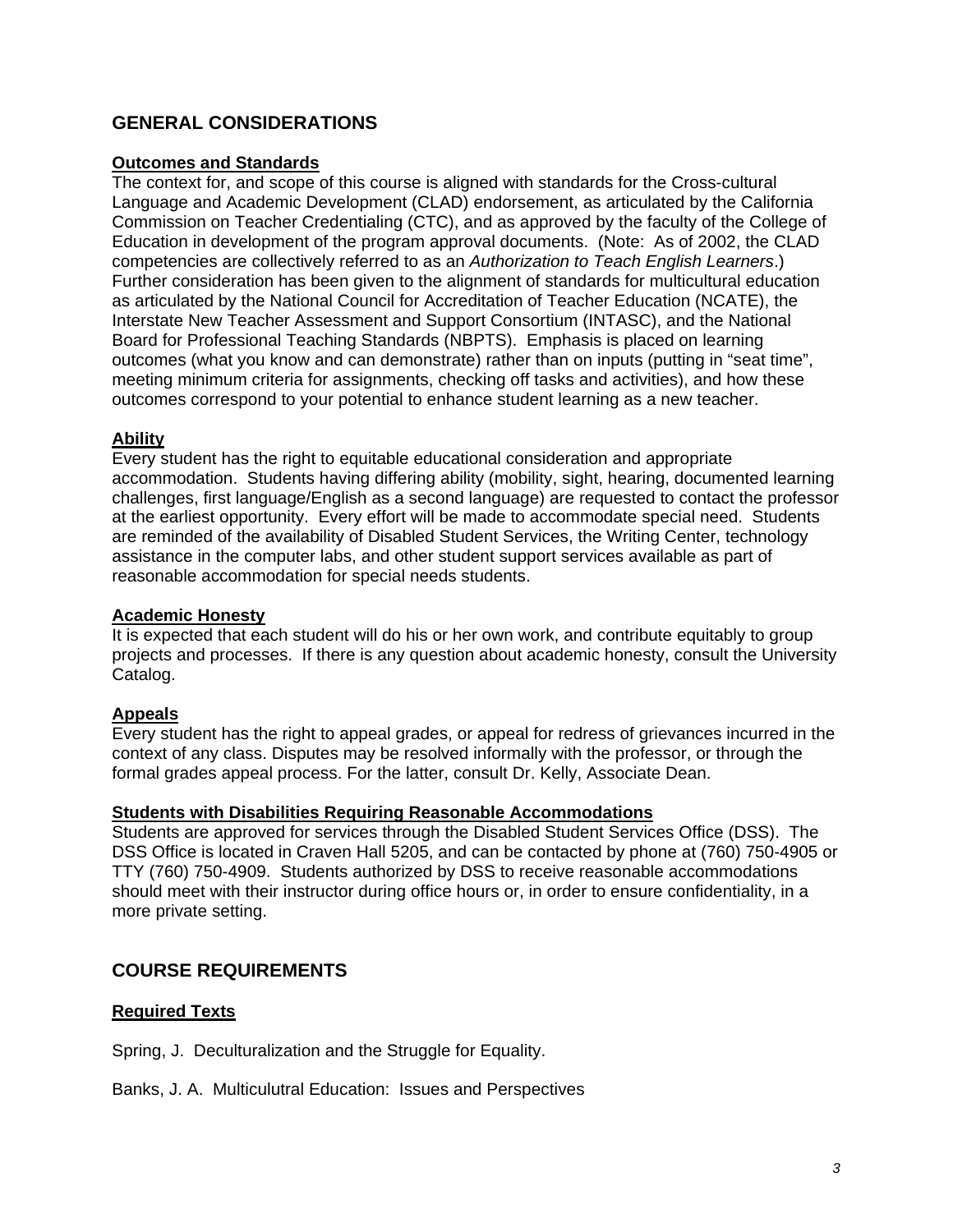Villasenor, Victor. Burro Genius.

# **ASSIGNMENTS / DUE DATES / POINTS POSSIBLE**

Personal History 15 points, due week 6 Family Background Assignment 15 points, due week 8 Journal 15 points, due week 8 & 15 Final Presentation 30 points, due week 13-15 Outcome Assessment 15 points, due week 15 Attendance and Participation 10 points, due week 15

Grading Standards

A 90+

B 80+  $C_{+}$  77+

Students taking EDUC 364 as a prerequisite for teacher credential and graduate programs are reminded that the College requires completion of this course with a C+ or higher.

## **Personal/Family Background Assignment**

## **Personal History. Examining your own culture (15 points)**

Write a narrative essay about your own life, describing the experiences that have shaped your views of race, culture, and issues of diversity. Reflect on your own experiences in terms of your cultural reference, your family background, your interactions with others unlike yourself, and other factors determined by your own circumstances and your upbringing. In this assignment, you will explore within yourself, and commit to written form, (1) your identity as a learner, (2) how this affects your potential as a teacher, (3) and your identity as a member of a particular cultural/racial/ethnic group. Include SPECIFIC examples of events and situations that you feel shaped your views on these issues. Be sure to situate your examples in the context of assumptions about schooling and education. To the extent possible, relate your experiences to the theory and praxis in readings, class discussions and activities.

## **Family Background Assignment: (15 points)**

By researching and studying one's own background it is possible to gain an appreciation about ways in which we share many similarities and differences. In this assignment you are to construct a family 'tree' that includes as much information as you can gather about your family background including religious affiliation, ethnicity, culture, language(s), country of origin, education/occupation and any other information you think is of interest and value. The format you use to illustrate the information is up to you. It can be as formal as genealogical tree or informal as a narrative. Of course the depth of this report is somewhat limited by time constraints, personal resources and any information you may have collected prior to this assignment

## **Final Presentation (Critical Assessment Task)**

**1. Family Ethnography/Research and Presentation.**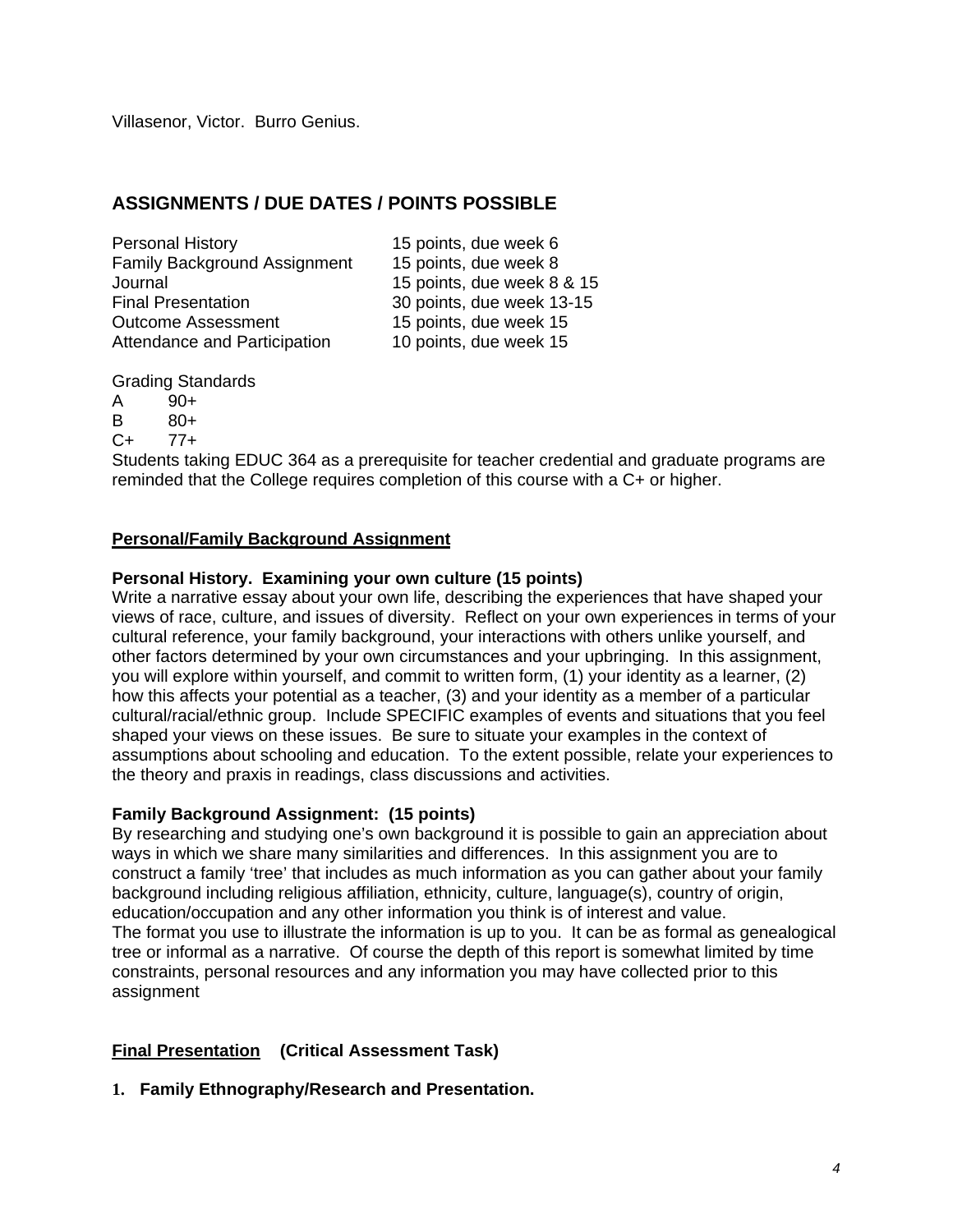Examining multicultural/multilingual families and their relationships to public schools selected by each group (15 points written/15 points oral). The topic must be approved by the instructor. In heterogeneous groups of 3-4 students, you will develop, as a group, a multicultural research paper on an issue related to families and schooling, which you will formally present to the class. Your research should include at least 3 sources from the ERIC database, at least 3 sources from the Internet, at least 3 print media sources, and at least one of the texts used in class. References must be exclusive of one another. The group's paper will include:

- 1. a cover page listing the title, a 2-3 paragraph/200 word abstract, full names of all group members
- 2. a narrative that describes the issue, including its historical context,
- 3. a description of why the issues is significant in the field of education,
- 4. your position on the issue and why you have taken that position,
- 5. a defense (rationale) for taking the position with appropriate references,
- 6. a conclusion regarding the issue, with recommendations for action,
- 7. an annotated bibliography of all references consulted, and
- 8. attachments such as your visual aids for the presentation, graphic organizers, or any supplementary material developed to enhance student learning.

The length of the paper is determined by the degree to which you articulate the requirements outlined above. Depth of analysis is more important than providing in-depth description. In other words, your paper should answer WHY and HOW, more importantly than WHO, WHAT, WHEN, or WHERE. The paper should be stapled together, and not placed in any kind of binder. Please put your effort into articulating the issue, not developing some time consuming cover on the computer. **All papers are due on the day of your scheduled presentation. Your panel presentation will be 20 minutes in length**. You will present a synopsis of your issue, accompanied by appropriate visual, aural and or tactile aids. The mode of presentation may include skits, simulations, debate, Socratic dialogue, or some other form of multi-modal presentation. You are cautioned NOT to read from the text of your paper. In addition to the 20 minute presentation, you will plan to respond to questions for no more than 10 minutes.

Therefore, your group should be prepared to be "on" for 1/2 hour. It is a group responsibility to practice and time the presentation and Q & A session: presentations which are more than 3 minutes long or short of these parameters will have the grade reduced appropriately (refer to the grading rubric to be distributed separately). At the time of your presentation, you will provide each classmate and the professor with a stapled handout, which includes Items 1, 7 and 8, above.

## **2. Research Paper and Panel Presentation. Examining multicultural/multilingual families and their relationships to public schools selected by each group (15 points written/15 points oral). The topic must be approved by the instructor.**

In heterogeneous groups of 4-5 students, you will develop, as a group, a multicultural research paper, which you will formally present to the class. Your research should include at least 3 sources from the ERIC database, at least 3 sources from the Internet, at least 3 print media sources, and at least one of the texts used in class. References must be exclusive of one another. The group's paper will include:

- 1. a cover page listing the title, a 2-3 paragraph/200 word abstract, full names of all group members
- 2. a narrative that describes the issue, including its historical context,
- 3. a description of why the issues is significant in the field of education,
- 4. your position on the issue and why you have taken that position,
- 5. a defense (rationale) for taking the position with appropriate references,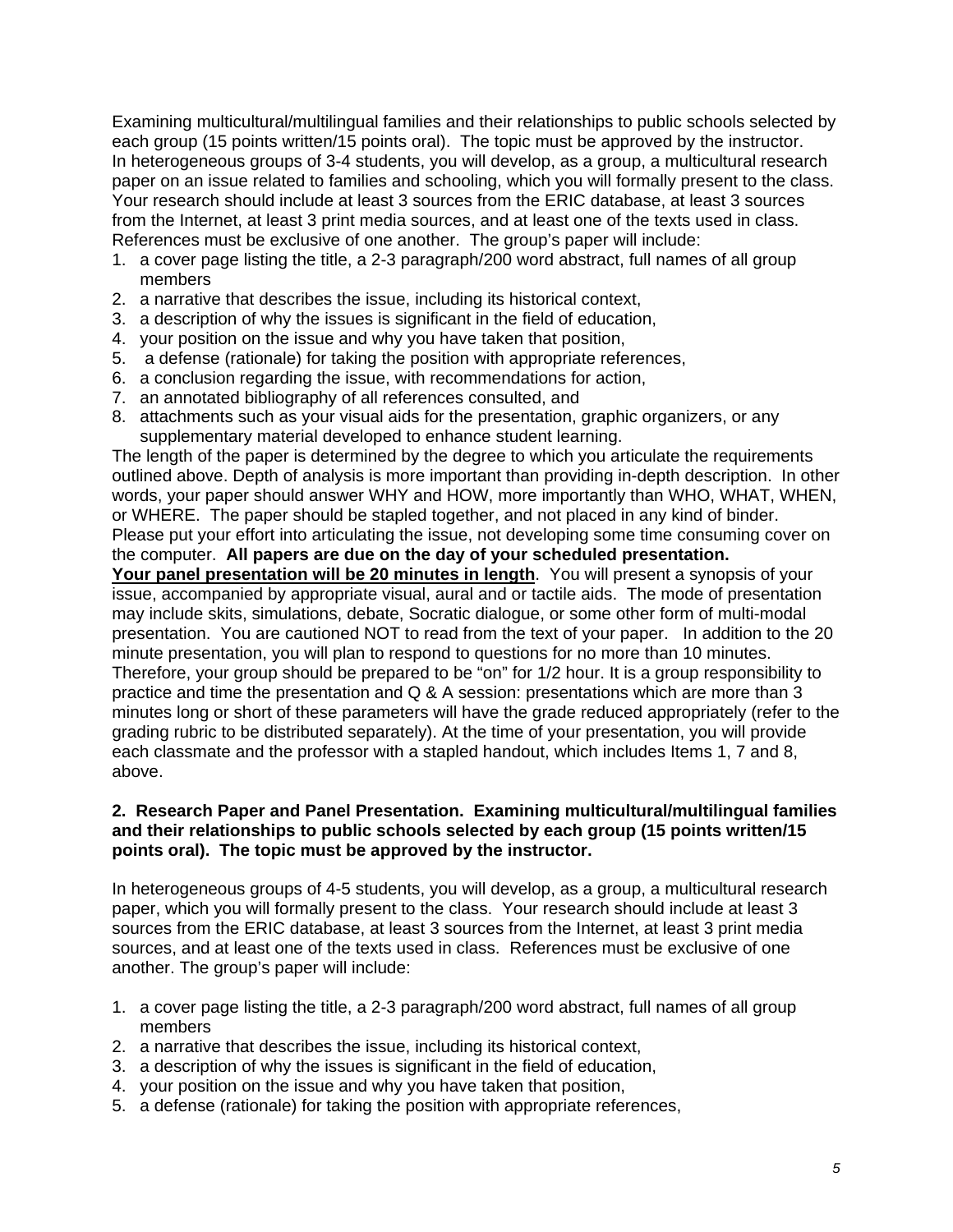- 6. a conclusion regarding the issue, with recommendations for action,
- 7. an annotated bibliography of all references consulted, and
- 8. attachments, such as your visual aids for the presentation, graphic organizers, or any supplementary material developed to enhance student learning.

The length of the paper is determined by the degree to which you articulate the requirements outlined above. Depth of analysis is more important than providing in-depth description. In other words, your paper should answer WHY and HOW, more importantly than WHO, WHAT, WHEN, or WHERE. The paper should be stapled together, and not placed in any kind of binder. Please put your effort into articulating the issue, not developing some time consuming cover on the computer. **All papers are due on the day of your scheduled presentation.** 

Your panel presentation will be 20 minutes in length. You will present a synopsis of your issue, accompanied by appropriate visual, aural and or tactile aids. The mode of presentation may include skits, simulations, debate, Socratic dialogue, or some other form of multi-modal presentation. You are cautioned NOT to read from the text of your paper. In addition to the 20 minute presentation, you will plan to respond to questions for no more than 10 minutes. Therefore, your group should be prepared to be "on" for 1/2 hour. It is a group responsibility to practice and time the presentation and Q & A session: presentations which are more than 3 minutes long or short of these parameters will have the grade reduced appropriately (refer to the grading rubric to be distributed separately). At the time of your presentation, you will provide each classmate and the professor with a stapled handout, which includes Items 1, 7 and 8, above.

## **3. Research Paper/Visual Ethnography and Panel Presentation.**

In heterogeneous groups of four (4) to five (5) students MAXIMUM, you will develop, as a group, a multicultural research paper/video, which you will formally present to the class. Your research should include at least 3 sources from the ERIC database, at least 3 sources from the Internet, at least 3 professional journal articles, and at least one of the texts used in class. (Optional: mainstream newspapers and journals.) References must be exclusive of one another. Each member of the group must submit comments on the group process on the form, **Group Project Reflection & Evaluation (@ the end of this syllabus packet) either individually or collectively.** 

Your paper will include the following components:

#### **Research Paper Outline Option (15 – 20 PowerPoint slides or equivalent in Word):**

\*A cover page listing the title, a 1 paragraph/200 word abstract, full names of all group members

- 1. BACKGROUND & INTRODUCTION: This section is a narrative that describes the issue, including its historical context. You might start with a general introduction of the topic you will study. A case study or the depiction of a real life problem situation is a good idea. Basically, you are introducing your topic to the reader and in effect, making a case for why your topic and paper are important.
- 2. LITERATURE REVIEW: In this section, summarize and critically review the literature review you have done related to your topic. This section looks at different researchers' viewpoints on your topic. The section might have a pro or con feeling tone, depending on your topic.
- 3. METHODOLOGY: How did you conduct your research? Did you do a survey, an interview of someone you knew, compare data in the texts and research articles with your own subjects, etc.
- 4. FINDINGS & CONCLUSIONS: This section should discuss a. your findings from research / ethnographic interview, and b. the conclusions you drew after having researched your topic / conducted your interview and analyzed the themes. For example, your conclusion can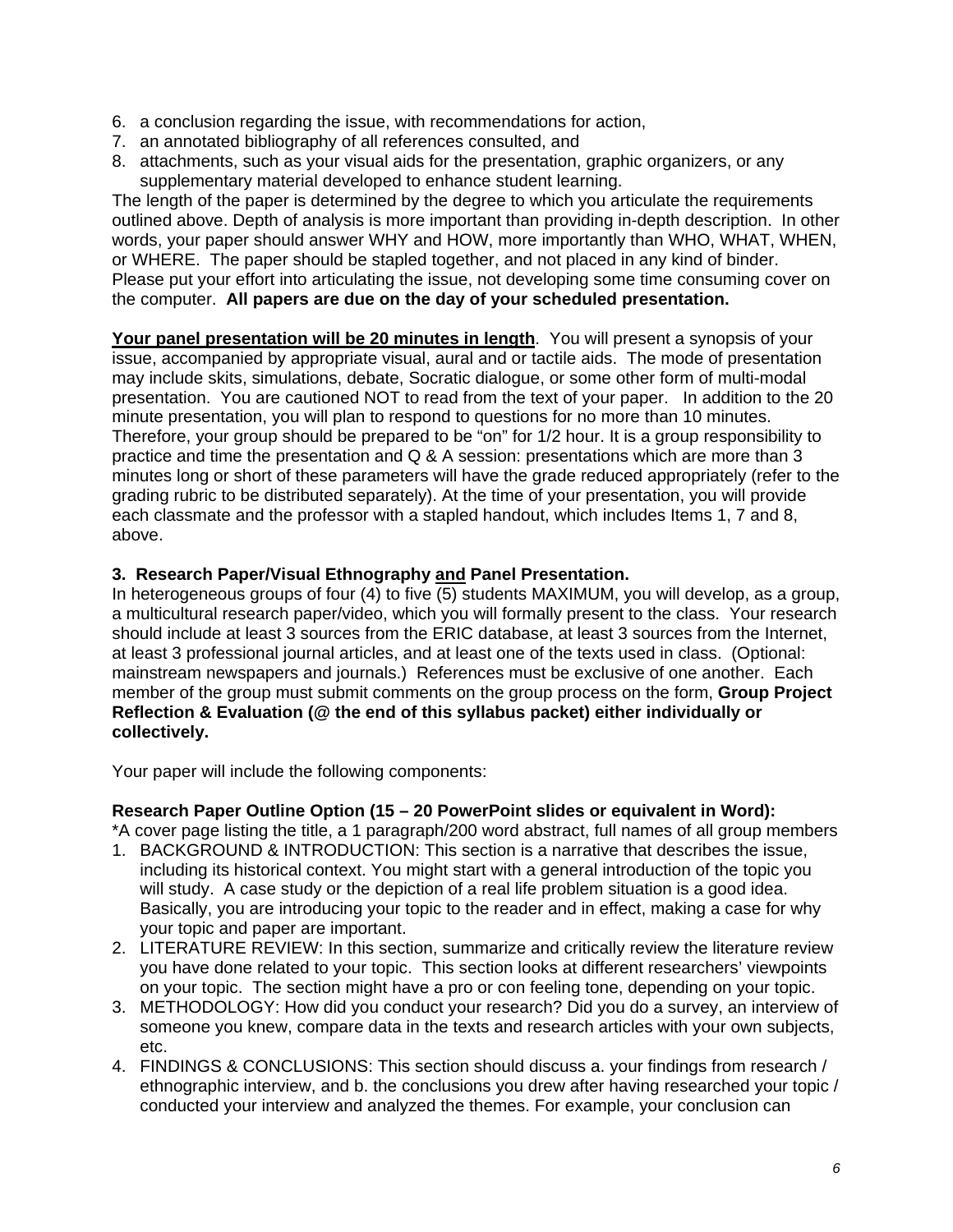include a position statement on the issue, with references to specific literature to support why you have taken that position.

5. RECOMMENDATIONS: What do the findings suggest for action, i.e., instructional change? What implications do you observe for each of the following? Parents, students, curriculum, instruction, assessment, teachers, administrators, communities, voters, policymakers, etc.

\*\* The paper needs to be in an outline format (Word or PowerPoint formats are acceptable), with one or more slides for each of the 5 sections above. As a general guideline, the final paper should be about 15 – 20 slides in length. The outline needs to be submitted in a printout format (multiple slides, about  $4 - 6$  slides per page is fine.)

\*An annotated bibliography of all references consulted should also be included.

\*Any attachments such as your visual aids for the presentation, graphic organizers / handouts, or any supplementary material developed to enhance student learning should also be included in the file and printout.

## **Visual Ethnography (Ethnographic Interview on Film) Option:**

## **Group Presentations:**

Your group's interactive presentation will be 20 minutes in length, plus additional time (about  $5 -$ 10 minutes) for Q & A with the audience. This means that your group needs to include an interactive component that involves the audience directly. For example, you may include skits, simulations, debate, Socratic dialogue, etc. Your group will present a synopsis of your issue, accompanied by appropriate visual, aural and or tactile aids. DO NOT a. read from the text of your paper or b. just "present" the material without involving the class; c. grossly miscalculate presentation time (rehearse!). Your presentation does not need to cover the  $A - Z$  of your entire written report. Rather, you will provide a BRIEF overview, and then highlight some critical points.

## **Possible Topics for Group Research Paper / Visual Ethnography and Panel Presentations for EDUC 364**

- 1) Studies have suggested that there is a link between vaccines (e.g., mercury levels) and autism, as well as other developmental and learning disorders. What is the research in this area? What do parents need to know?
- 2) What is the status, outcomes, and professional and parental perspectives on the California High School Exit Exam?
- 3) Interview a language minority parent about their access to their children's learning, involvement and empowerment.
- 4) Bi-/multiracial identity: Interview someone about their ethnic identity, language loyalties, self-concept and development, etc.
- 5) Should we educate the children of undocumented workers? Why or why not?
- 6) Why is public education called the "great equalizer"? Is public education indeed an equal opportunity for all students?
- 7) 2004 will mark the  $50<sup>th</sup>$  anniversary of the Brown vs. Board of Education decision. What has been accomplished in the past 50 years of Brown vs. Board of Education? What else still needs to change in the public education system?
- 8) How are public schools funded? What issues of equity in education does this procedure raise?
- 9) Research incidents of violence and discrimination at CSU San Marcos. Ex., Neo-Nazi movements on campus, discrimination lawsuits filed by employees and legal/court decisions that have been rendered, etc. What did you learn about the history of this campus?
- 10) What kind of curriculum should be designed for diverse students?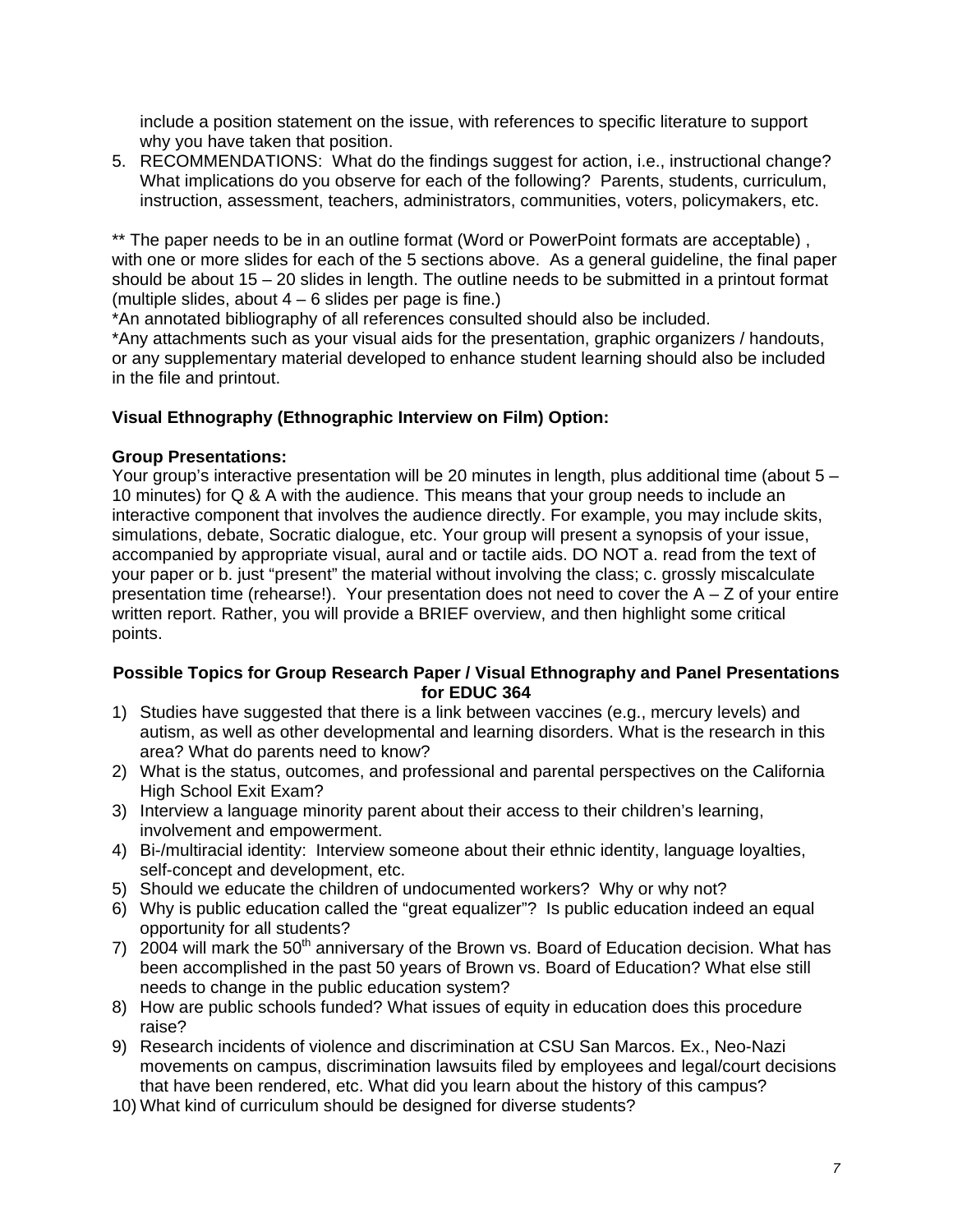- 11) What are the goals and benefits of the "English plus" movement? Compare and contrast this to the "English-Only" movement.
- 12) What are some important educational issues related to gender and sexuality?
- 13) What is Proposition 227 and what has been its impact on the education of English language learners? \*Focus on your school district / school site. For example, you might examine SAT-9 scores before and after 227, general community reaction to 227, % of students who filed waivers and stayed in bilingual programs, etc.
- 14) What is ebonics? What did the Oakland Unified School District determine in the widely publicized ebonics proposal?
- 15) Intercultural relations African American perceptions of Asian Americans; White perceptions of African Americans; Latino perceptions of Whites; etc.
- 16) Strategies for conflict resolutions. How have school districts handled violence and implemented intercultural conflict education?
- 17) Technology in education: organization and instructional aspects for teachers, schools, and districts.
- 18) What are the main strands and effects of the federal legislation, No Child Left Behind?
- 19) Topic of choice please clear with the professor before starting your project.

### **Outcome Assessment (Critical Assessment Task)**

Your opportunity to examine your own learning. You will select the most important learning or **closely related** sets of learning you have acquired during the course. You will write in detail:

- (1) what you learned,
- (2) how you knew you were learning something of significance (assessing your own learning),
- (3) how this will shape your attitudes and demonstrated behaviors as a teacher or in future intercultural interaction, and

# **WEEKLY READINGS / ACTIVITIES**

**Week 1: Introductions and course overview. The nature of culture. The nature of schooling.** 

**Week 2: Historical perspectives of culture and intercultural interaction. The achievement gap, API, AYP in our local schools.** 

**Week 3: Race and ethnicity: The history and schooling of Native Americans in the US.** 

**Week 4: Race and Ethnicity: The history and schooling of African Americans in the US.**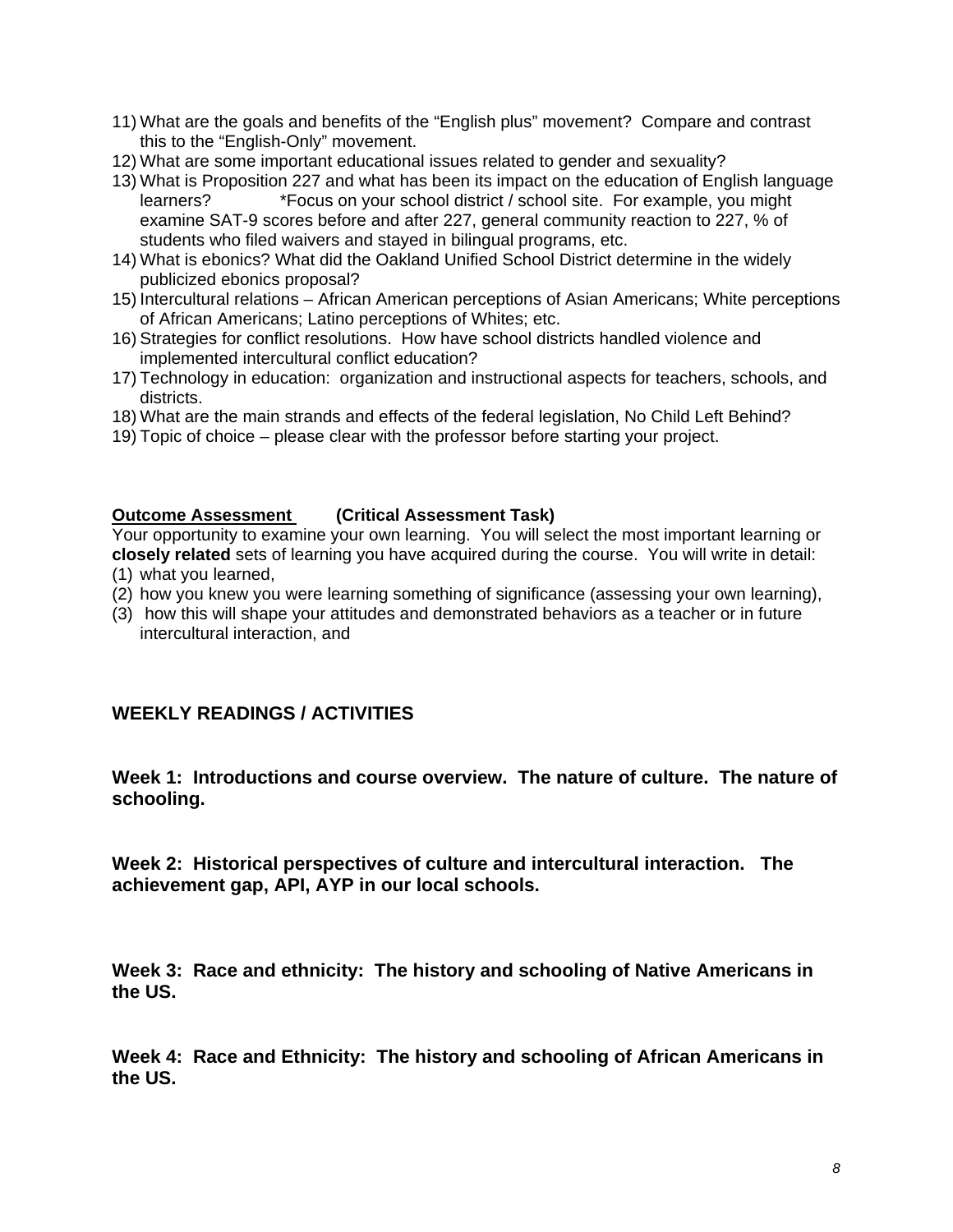**Week 5: Race and Ethnicity: The history and schooling of Asian Americans and Hispanics/Latinos in the US.** 

**Week 6: Working with diverse populations. Culturally responsive teaching.** 

**Week 7: Cultural proficiency and working effectively in culturally diverse groups.** 

**Week 8: Language Acquisition for limited and non English speakers.** 

**Week 9: Sexuality and gender issues in schooling. Religion and schooling.** 

**Week 10: Significance of key holidays and the issues in schooling.** 

**Week 11: Gifted students in schooling. The concept and evidence of white privilege.** 

**Week 12: Bilingual Policy and schooling.** 

**Week 13: Thanksgiving Break: no class** 

**Week 14: Public policy and the intersection of race, ethnicity, and class.** 

**Week 15: Group presentation and connections to the course. Closure and wrap up.**